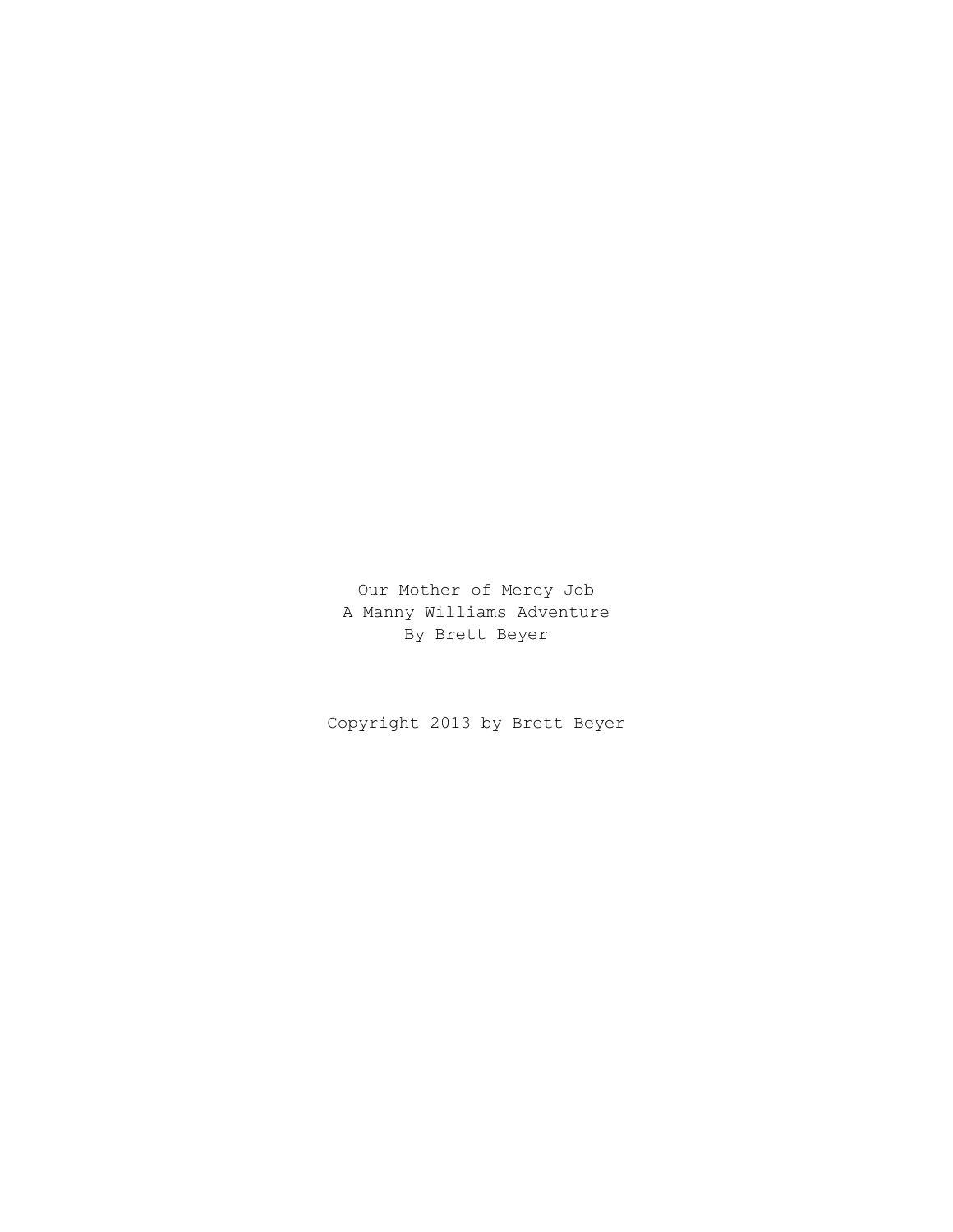*Ten years after the zombie apocalypse, the world is trying to put itself back together. The dead have been mourned, cities were burned and order was restored after a fashion. Store owners put their open signs up, the freeways opened back up, and the government began its processes all over again, despite everyone's best efforts. The world feels as if it has just survived a war. Some things have changed, however. A lot of technology failed, the world's economies crashed. No one quite feels safe on the streets, and the undead can still be found, straggling out from the wilderness or the slums of Manhattan, ready to begin anew the plague that threatened to finish humanity on the face of the earth. To answer the call, a new career path was opened to the soldiers who survived the apocalypse. They are classified under* Zombie Exterminators *but the world calls them* Horsemen.

Our Mother of Mercy Job

Transcription of Emanuel (Manny) E. Williams audio notes found on location.

Occupation: Zombie Exterminator (Commonly known as "Reaper") Description: 6'1, Male. For relevant features, see attached photo. Officer Report—

When we arrived at the missing person's office, we found the door unlocked and the premises empty but undisturbed. We received no response to oral commands and requests. There was no sign of a struggle, nor any indication of violence of any kind. We found a fully loaded .38 on the desk, a bottle of scotch and two glasses, one half-full of water (presumably melted ice) and the other mostly full of scotch. All have been sent down to the lab for testing. There was one (1) recorder with the voice of the missing person. The office space belongs to one Santos Korvacs who supposedly rents out to Mr. Williams, and we have requested that Mr. Korvacs be contacted for questioning.

The missing person, Emanuel (Manny) Williams rents out the office space as a base of operations. He is a licensed Zombie Exterminator who has been authorized to eliminate zombie stragglers in the greater New York area. His license is framed on the wall and up to date.

We have found an audio recorder on Mr. Williams' desk (one of those nice ones that pick up everything) that he seemed to be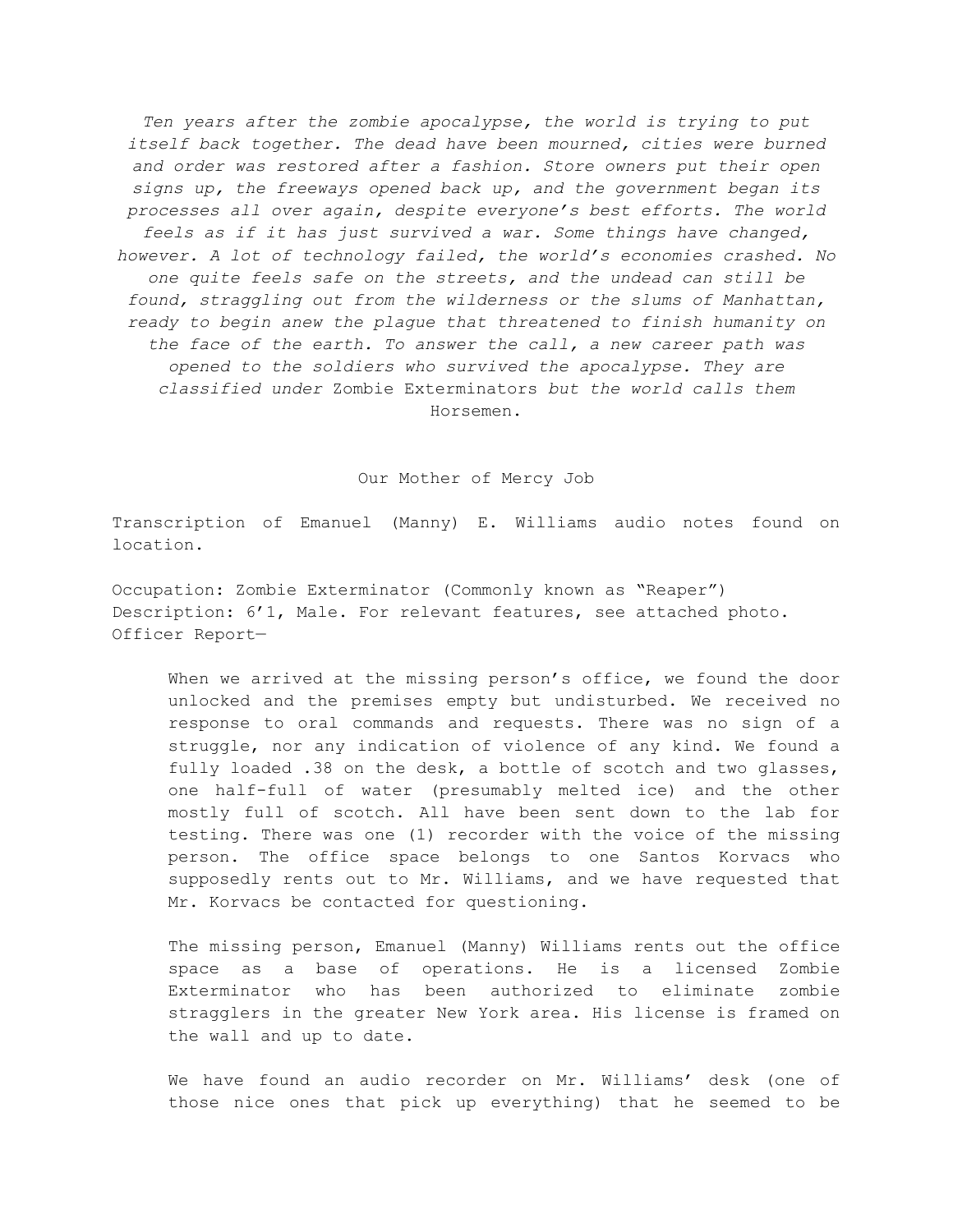using it at the time of his disappearance on the twelfth. We have labeled the recorder as evidence and sent it to be transcribed. Transcription is to be attached to this report.

Begin Transcription.

MANNY: Check, check.

Hey, Jack. I heard about the accident. I'm sorry. I guess you're back to work transcribing to get your mind off of it. The nice part is that you don't need your eyes for transcribing, right?

Let me give you a run-down of the office, so you can get a picture of where I work.

The walls are a wooden finish, because the cheap Hungarian running this place won't put up for wall paper. I have a desk, a coat hanger and a cheap desk fan with a rotating head. I couldn't even afford the plastic ones you could pick up from the box stores. This one's circa 1956 or something.

On the bright side, there is a bathroom and space enough to put a couch in case I get kicked out of my apartment. Now if it weren't for the blinking neon light advertising this place mounted only two feet outside my window, I could feasibly get a good night's sleep.

Let's try to avoid that and get onto the job. While I still have one, anyway.

This is concerning job number 071126, job for Our Mother of Charity Hospital on Manhattan island… billing address to follow. Charge five-hundred dollars for corporate extermination and client has been made aware that there will be a running expense account.

Ah, let's see, at 5:45, I got a call from Our Lady of Charity Hospital on the main island. By the sound of the hysterics, it's a particularly bad infestation, though they assured me that there couldn't have been more than four or five stragglers at the most. They were sketchy on the details on the sighting which tells me that they want to keep this under the radar. Charge twenty-five dollar processing fee for operating under unusual conditions.

I'm to report to a… Jessica Sporanza, head nurse on the fourth floor. I'm to come wearing civilian clothes (what, do they think I have a uniform or something?)and this case is supposed to be extremely hush-hush. For the record, hospitals can be extremely sensitive about stragglers, probably because they were among the first to see the outbreak. Not only that but it can be a pretty bad black mark if grandpa goes in for an artery bypass and comes out infected.

The report from the hospital says that there was no sign of a morgue escape, so this pack may have wandered in from the sewers or off the street. It's highly unlikely, but it happens. Hospitals pay for their own security, but no system is infallible.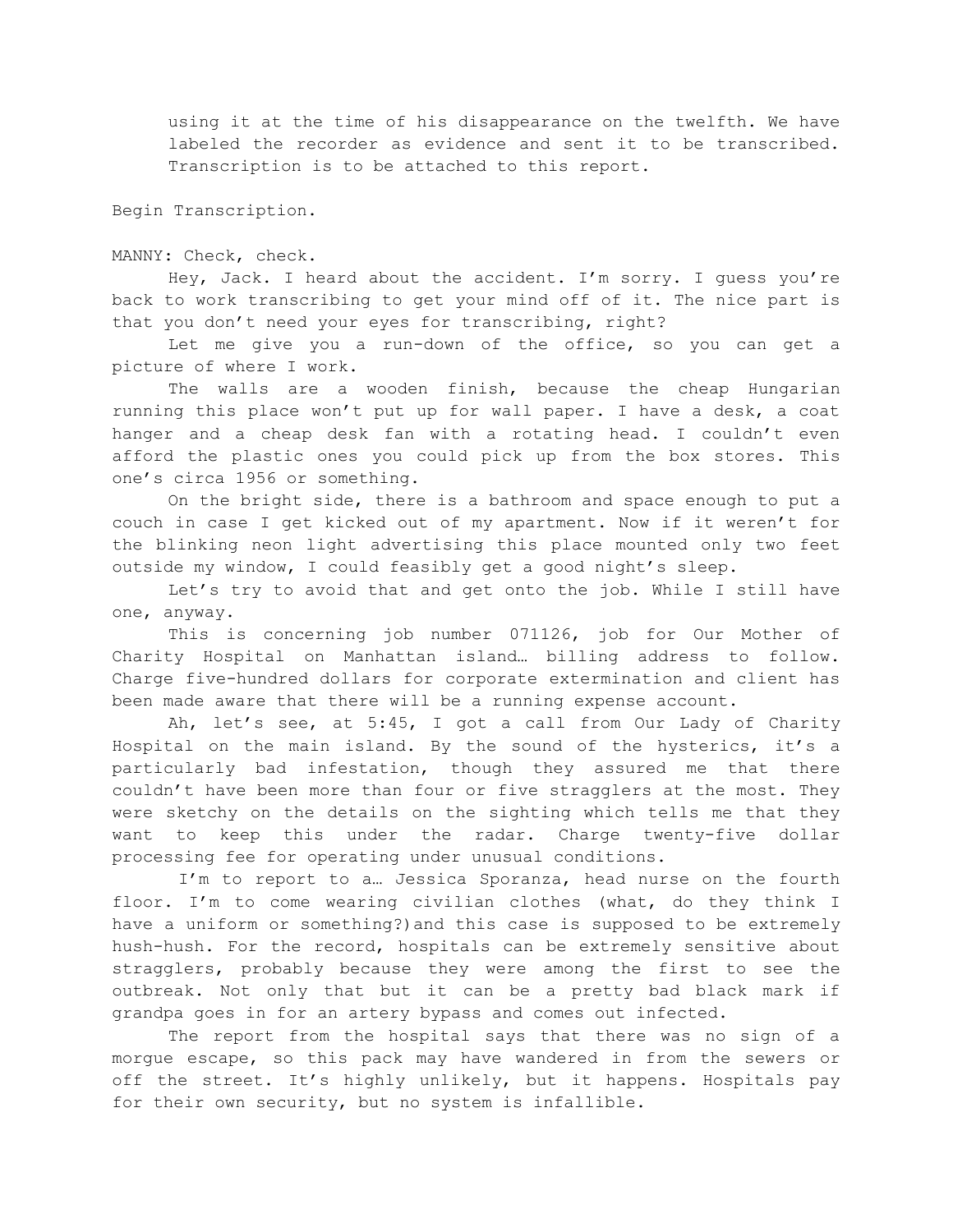Note to self, first check security for leaks and bill for extra time.

The report was vague, but it sounds like abduction. That means we could be dealing with newer stiff who still thinks in terms of storing for later. Better pack heavy artillery, as newly stiffs tend to have better endurance.

Charge for usage of hollow-point rounds.

I will be bringing my "Doctor's Bag" and all supplies necessary in there as per extermination rules and regs  $69.2(a-f)$ . I will also be bringing my .38 which is… loaded. I'm low on hollow points… Looks like I have five left. Also, my bag is freshly stored with rubbing alcohol, flare gun with two shots, six flares, latex gloves, flashlight, booey knife, bone saw, note paper and extra pencils, office supplies and a pack of government issue anti-infection cigarettes. I don't know why they can't just issue pills or a breathilizer, but Hal over in forensics said that it has something to do with heat being the active agent. So we have a nation of smokers with cigarettes that taste like crap.

I will hail a cab from here to the main island. Remember to ask for receipt for business expense.

6:05 pm. Listening to the news report on the cabbie's radio. No announcement on the hospital abduction. The press ain't involved yet. If I can wrap up the case without alerting the press I can push for an additional bonus for keeping it quiet.

6:07 pm. Another announcement of a straggler home-invasion. Senator Abrams from upper-state New York. One zombie got past a lot of security and took out the good senator's family. Every security system has leaks, but this one seems a bit extreme. Politicians pulled out of the pandemic faster than roaches from nuclear fallout. Check into case. There's a possible job there.

6:13. Note to self, research possibility of political assassination by zombie. Possible book deal to follow.

6:45 pm, delays due to rioting on the  $5<sup>th</sup>$  Street Bridge. Seeing crowds of people at night is still eerie. I don't think any of them are aware of how quickly a huge late-night gathering could turn into another pandemic. At night, only the most gruesome of stragglers stand out from ordinary people if you aren't paying attention, and all it takes is one loose stiff in that crowd and it all starts over again.

Rioters were protesting the closure of the subway system. Seems more stragglers have been camping down in the tunnels down there.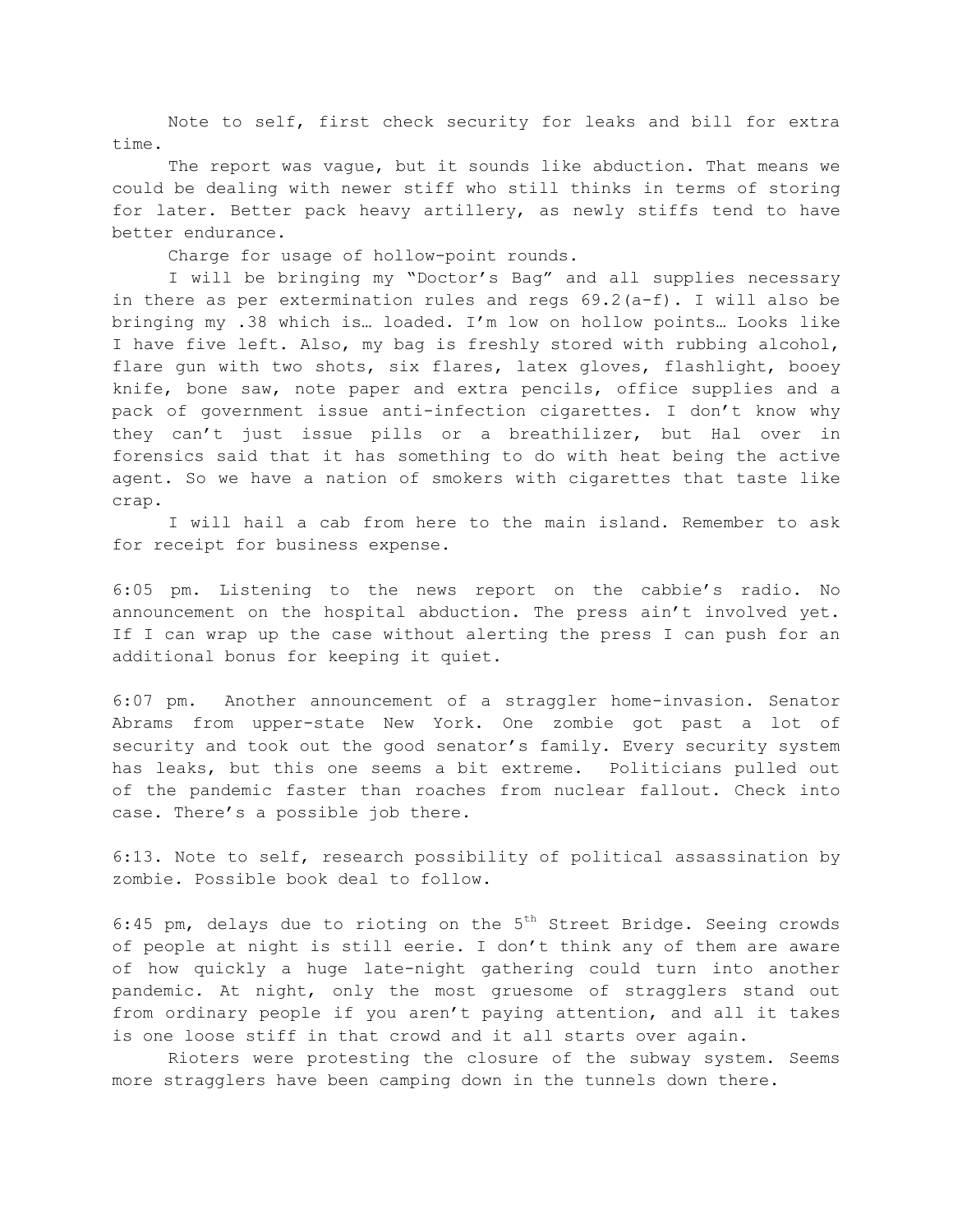Note to self: research subway system as a possible breeding ground for infected for a book deal. Come to think about it, that's probably already been done. Look into movie deal for that idea. At least I could sell it to a B-Movie studio.

6:50. Arrived at Our Lady of Charity Hospital. Still no sign of police or press. For as big of an issue they made about this particular infestation, they have done a good job of keeping it quiet. Enough people are staring at me that I will go through the service entrance.

6:53. I have arrived at the service elevator and pushed the fourth floor button. The fourth floor is… maternity. Ah. I have serious doubts about a positive completion of this job.

Note to self: Consider reducing fee.

Manny: 7:00 p.m.

By saying yes, the following individual agrees that all of the information she gives is true to the extent of her knowledge and that I, Emanuel E. Williams am not responsible for actions taken based on false or misleading information. Do you agree? JESSICA: Yes MANNY: Jack, for your eyes, I'm in a small office with an attractive nurse wearing scrubs and a stethoscope. There's a monitor on a wooden desk, file cabinets along the wall and a large window overlooking the nursery. I'll address the nurse, now.

Your name is…?

JESSICA: Jessica Sporanza MANNY: And what is your position here in the maternity ward of Our Mother of Mercy? JESSICA: Managing Nurse, day shift. MANNY: Can you go into detail about what happened today at approximately four-thirty p.m. Miss Sporanza? JESSICA: We had just finished with our afternoon checkup and we were beginning to hand out dinner menus when that thing… MANNY: What was on the menu? JESSICA: What? How should I know? Should that matter? MANNY: Just curious. Have you eaten dinner, Miss Sporanza? JESSICA: Are… Are you asking me out? MANNY: No. JESSICA: I could swear… MANNY: So when did the stiff make its appearance? JESSICA: It was about 4:30. MANNY: Where did it come from? JESSICA: We think she came from the stairwell. Over there.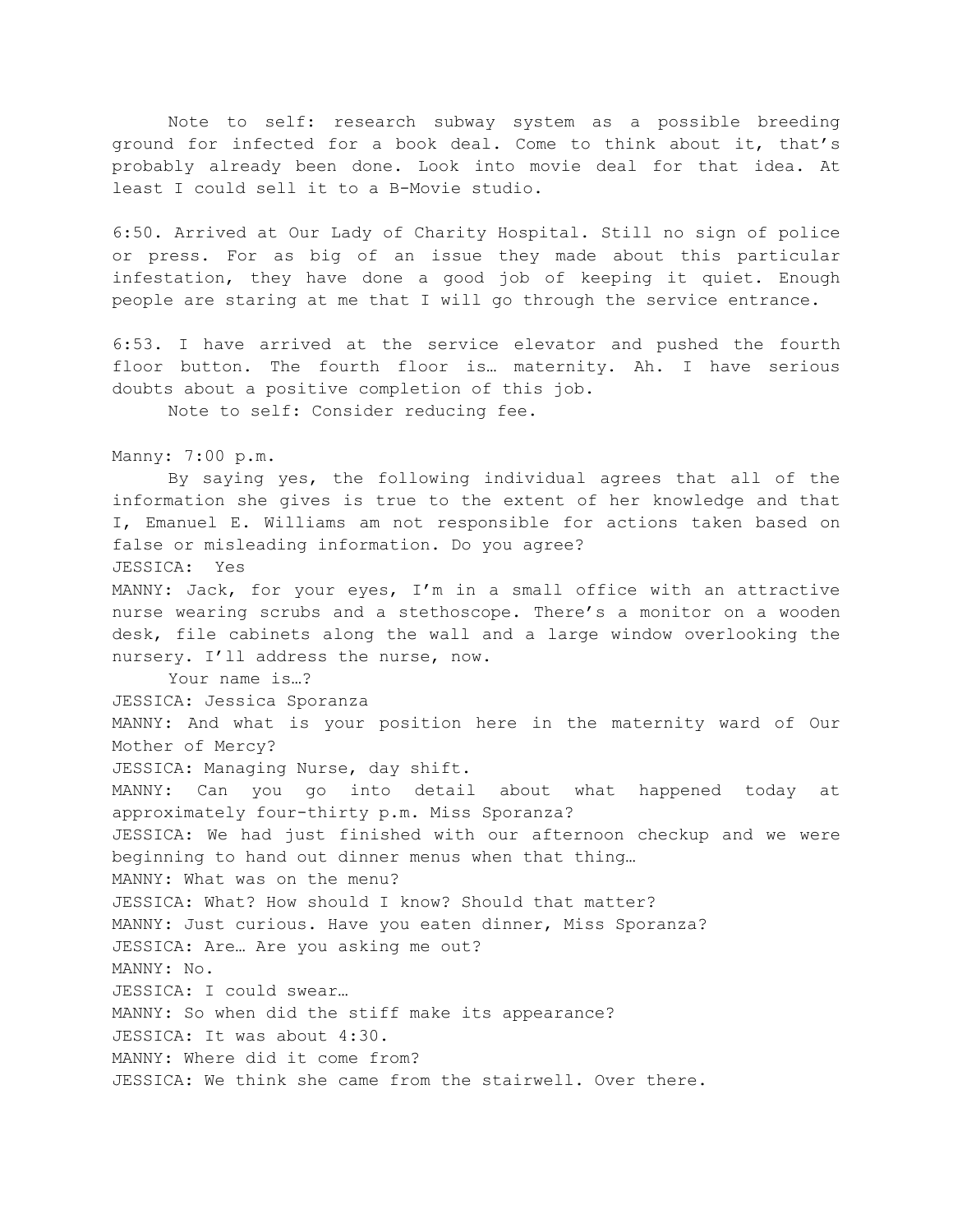MANNY: Miss Sporanza has pointed on a floor map to the north-eastern corner where there is an indication of an emergency stair well… JESSICA: It's Missus. MANNY: I'm sorry? JESSICA: It's Missus. I'm married. MANNY: I don't see a ring. JESSICA: Nevertheless. MANNY: Nevertheless. JESSICA: Anyway, this zombie… she just appears out of nowhere. MANNY: I thought you said it came from the stairwell. JESSICA: We think she did. She couldn't have come from the elevators. They're clear over here. Somebody would have seen her before she got to the nursery. MANNY: How could you tell it was a stiff? JESSICA: She was missing part of her face and the gaping stomach wound was a big tip. MANNY: Those are usually good indicators. Then what did it do? JESSICA: I think you should see the surveillance video. MANNY: Miss Sporanza has turned on the surveillance video. It's a three-quarters view of where they keep the infants. The image is black and white with a running time stamp in the corner. There appears to be one nurse in the room attending the babies. The Stiff enters the room, attacks the nurse. The zombie rips what appears to be the nurses' forearm off, then retreats the way it came in. JESSICA: That's what we thought. Keep watching. MANNY: Hmm… JESSICA: See? MANNY: So if the nurse still has both of her arms, what did it take off of her? JESSICA: She was holding a baby, Mr. Williams. MANNY: It took an infant? That hardly seems likely. The nurse makes for much heartier eating. JESSICA: Mr. Williams… MANNY: Call me Manny. JESSICA: I'm married. MANNY: Mr. Williams will do fine. JESSICA: I noticed you refer to the creature that broke in here as an it. MANNY: That's right. JESSICA: Why? MANNY: Falconers refer to their bird as a she no matter what gender it is. Sailors do that with their boats, too. JESSICA: In the case of falconers and sailors, the thing they are referring to isn't human. MANNY: Zombies ain't human, lady.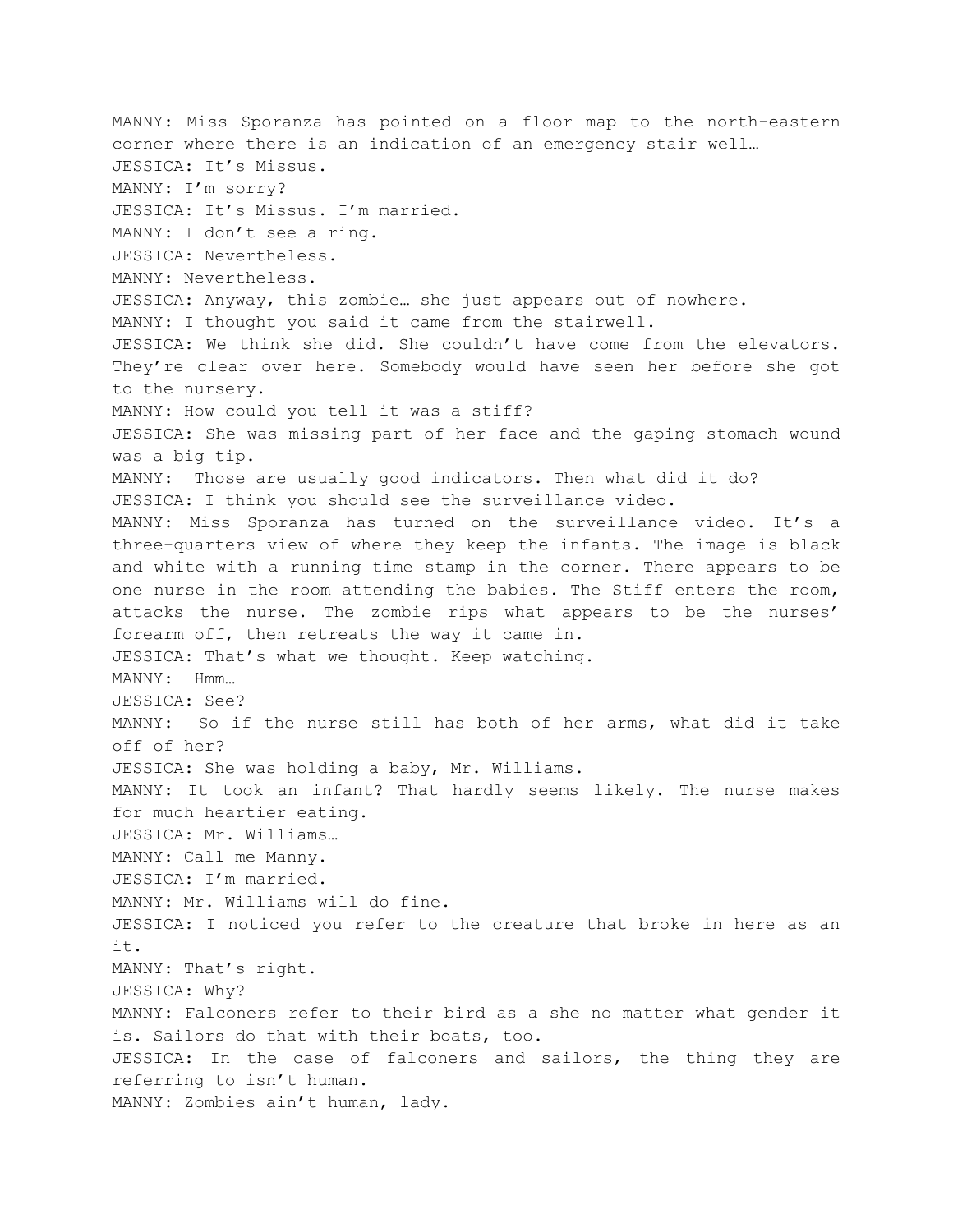JESSICA: They used to be MANNY: Not anymore. Whatever is riding around in that shell lost its humanity a long time ago. JESSICA: You sound pretty passionate about all of this. MANNY: It ain't passion, Miss Sporanza. It's fact. When we turned the tide after the third wave, we saw what these things could do. They don't think, they don't feel, they just consume. I don't think "why" even enters into it. There's no motive or remorse, consideration or anything else. Whoever they don't eat entirely will become one of them. It's like accidental breeding. It's a fate worse than death. When you put down a stiff, it means less than putting down a rabid dog and it solves more problems. We had a problem of soldiers assigning "he" and "she" but once you see a convert that looks too much like a mother tearing into a child, you find a certain amount of solace in the phrase "it." JESSICA: I cannot imagine a mother turning on a child. Tell me, what will you do if the child is infected but still alive? MANNY: I'll do what needs to be done. JESSICA: I don't think I like your job very much, Mr. Williams. MANNY: Nobody does. Not even me. Now, a word about the tools I'm using. I have flares as well as a flashlight… JESSICA: We're a hospital, Mr. Williams. Open flames are forbidden. MANNY: Flares don't just provide light, Miss Sporanza. The heat tends to cauterize wounds, it's rumored to disinfect a zombie bite and if placed well enough, can stop prospective infected before they fully convert. It's the same science behind the cigarettes. JESSICA: That may as well be, Mr. Williams, but there are oxygen canisters all over this hospital, and an open flame in the wrong place could reduce our facility to a smoking hole in the ground. While this may cure our zombie problem, it would also solve our patient, patron and staff problems as well. No open flames. MANNY: Along with my light source… JESSICA: Did you hear me? MANNY: Yes. I will stick to my flashlight. JESSICA: Thank you. MANNY: So I probably shouldn't mention my side arm. JESSICA: What was that? MANNY: Nothing. JESSICA: You were mumbling. MANNY: Sorry. As I was saying, I will be using standard elimination techniques, so I will require the assumed infested area evacuated. JESSICA: Not a problem. The sanitation staff has already been cleared out.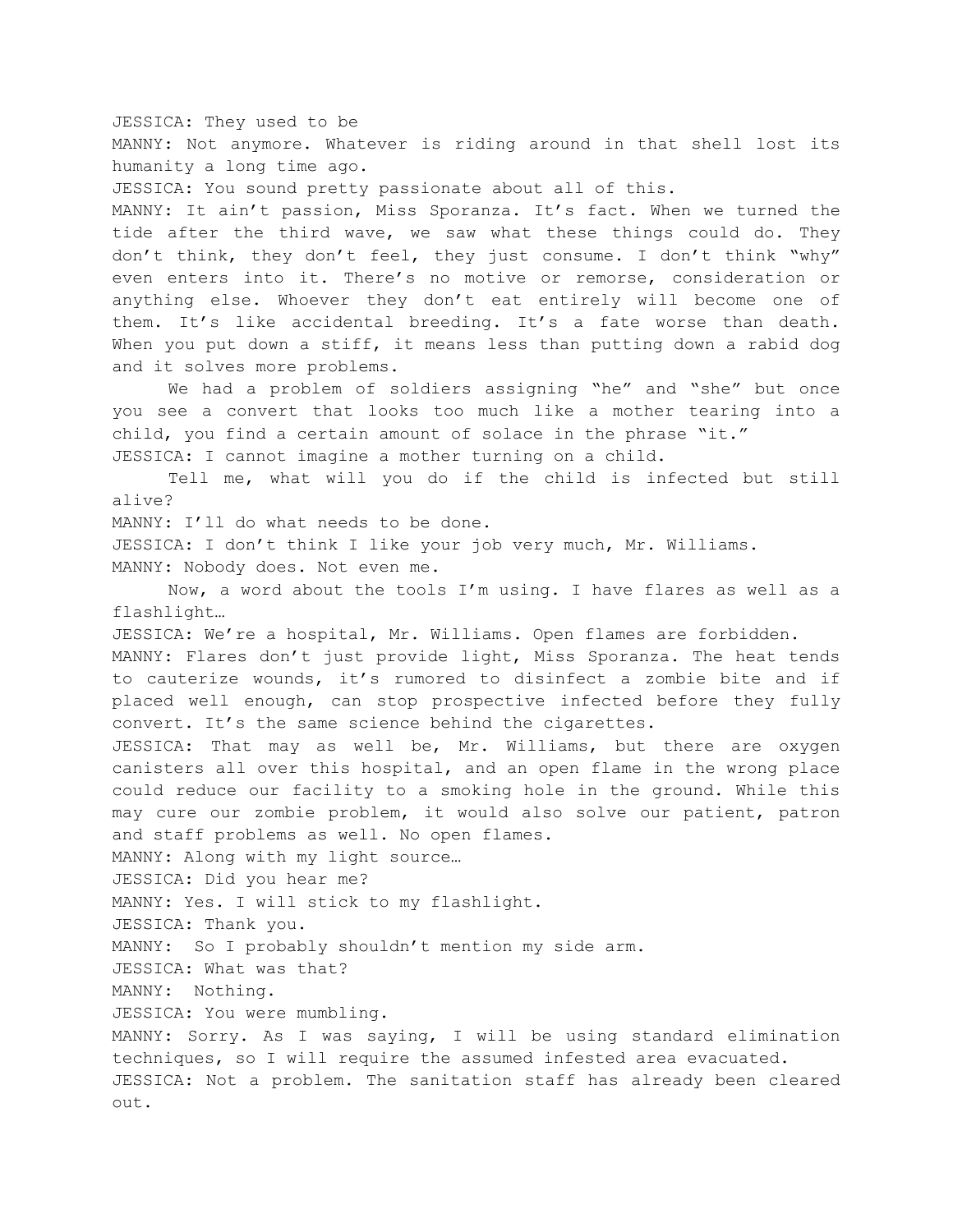MANNY: speaking of sanitation, I primarily use alcohol to clear the area after I have dealt with the infestation. I recommend you use similar precautions with any place or anyone the zombie has come in contact with. Use gloves, mask, goggles, everything. JESSICA: We are a hospital, Mr. Williams. MANNY: I understand, but it needs to be on record that I have instructed you with every precaution. JESSICA: Duly noted. MANNY: I believe that covers my equipment roster. Can you confirm that I am showing you said inventory and have gone over with you everything that I will be using for all intents and purposes? JESSICA: Confirmed. Are you taking everything in that bag? MANNY: No. That's why I wear the trench coat. I can't spend excess time searching for the right thing while I have an army of stiffs gasping down my throat. I have a series of inner pockets to keep things simple. It's all very utilitarian. JESSICA: That explains the trench coat. What about the old man hat? MANNY: It completes the ensemble. JESSICA: I see. MANNY: Is there anything else I need to know about before I begin? JESSICA: You are aware of the original task force that went down? MANNY: I was made aware that there was a contact malfunction shortly after they encountered the infestation. JESSICA: Listen. MANNY: Miss Sporanza has brought up an audio file dated earlier today at 5:15 p.m. Audio: We have visual on the zombies. Looks like four… no, five bogeys. (Gun fire) Wait, what does… One zombie has the baby, confirmed, it's still alive… wait. No, that's not right. Wait. What is she…? No, that can't… (Gun fire, gun fire cuts off, chocking sound, baby crying) MANNY: What do you suppose that means? JESSICA: I'm not sure, but you had better take this with you, just in case. MANNY: Miss Sporanza has opened the refrigerator and handed me a small bottle. On closer inspection… I can assure you, Miss Sporanza, the baby is either dead or infected. I hardly think… JESSICA: Humor me. MANNY: OK… JESSICA: And put it in an inside pocket to keep it warm. MANNY: It's cold! JESSICA: Refrigerators do that. \*\*Sound of door opening\*\* SENATOR PIERCE: Nurse Sporanza, may I have a moment alone with Mr. Williams?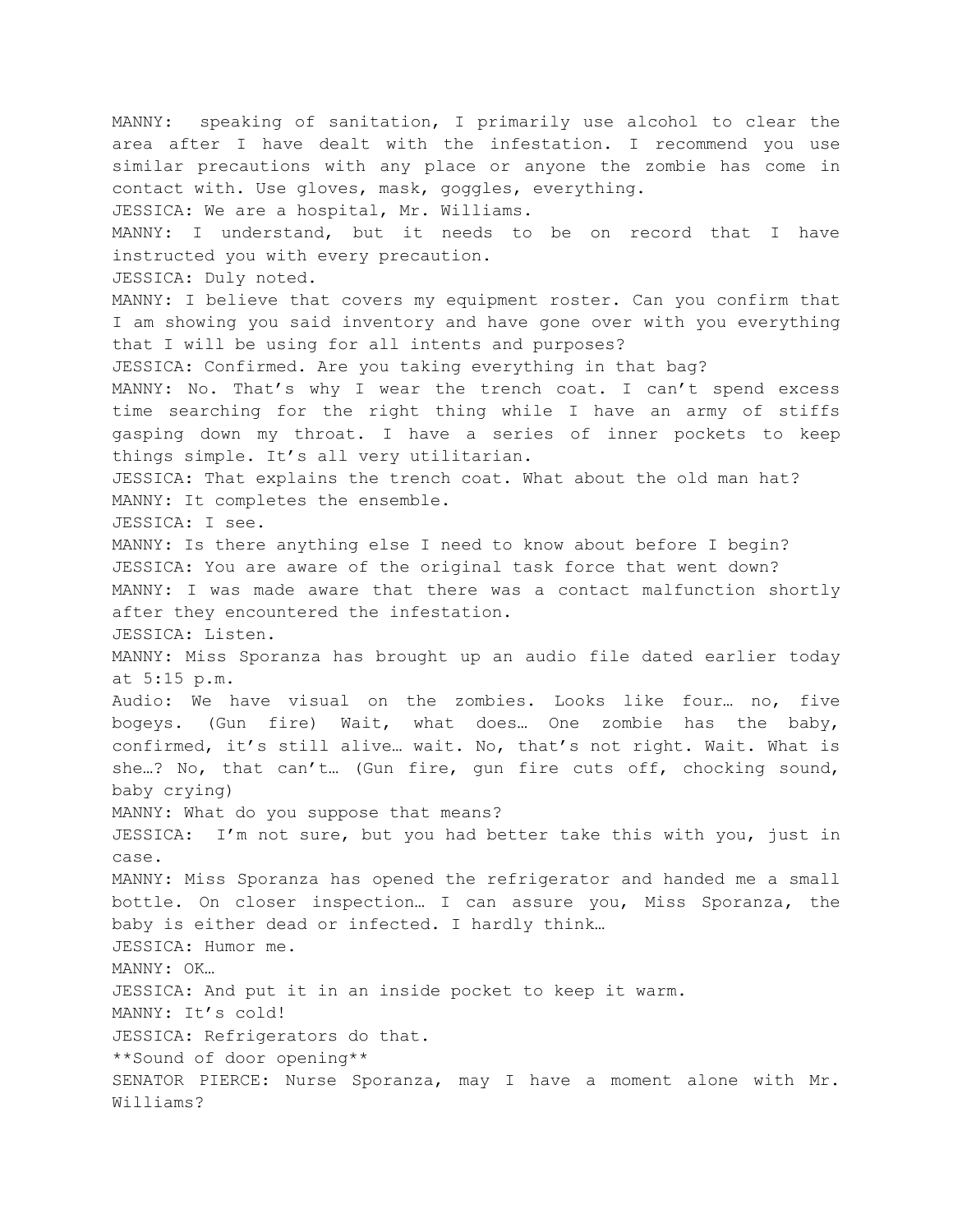JESSICA: Of course.

\*\*Sound of footsteps and a door closing.\*\* SENATOR PIERCE: Mr. Williams, My name is Baxter Pierce. MANNY: I recognize you from your campaign ads. SENATOR PIERCE: Yes, these thing happen every few years, don't they?

I understand you have been called in on this case.

MANNY: Yes, sir.

SENATOR PIERCE: I don't have to tell you how important it is that your utmost professionalism be utilized in this situation.

MANNY: Of course. I'm always professional.

SENATOR PIERCE: And I'm sure that's true. Let's just say that I have personal interest in this particular case. I've been on the board for Our Mother of Charity for years. We don't need the bad press, especially as the need for medical research is so important since the invasion.

Here at Our Mother of Charity, we are making serious steps forward in treating brain cancer, meningitis, even serious cerebral maladies such as dementia and Alzheimer's.

I'm not supposed to say anything, but we even have a research facility working on a cure for the zombie infection.

MANNY: You can't save the dead, Senator.

SENATOR PIERCE: We believe that if we can reach a bitten victim within a certain period of time, we can undo any permanent damage done by the infection. Do you understand the phases of conversion, Mr. Williams? MANNY: Yeah. Bite, infection, death, reanimation.

SENATOR PIERCE: You have such a lovely way with words, Mr. Williams. Our doctors have found that each phase that you covered have subphases. Steps between steps, if you will. We are really excited about the possibility to isolate and actually reverse the infection, when set upon in the earlier stages.

MANNY: Why are you telling me this? I haven't heard anything about it on the news.

SENATOR PIERCE: We are going to announce it soon, but only if we don't have to deal with the negative press of a zombie breaking into the newborn wing of the hospital.

MANNY: That's why I'm here. I'm getting paid extra to keep it under wraps.

SENATOR PIERCE: You do that. Oh, one more thing.

MANNY: Yes?

SENATOR PIERCE: We understand one of the newborns have been abducted. Let's be clear on this: If we can get our hands on that child, it will work out best for everyone. See what you can do. If it's too late, it's too late. But looking at the babies here, I would hate for it to be too late. As I'm sure you would, as well.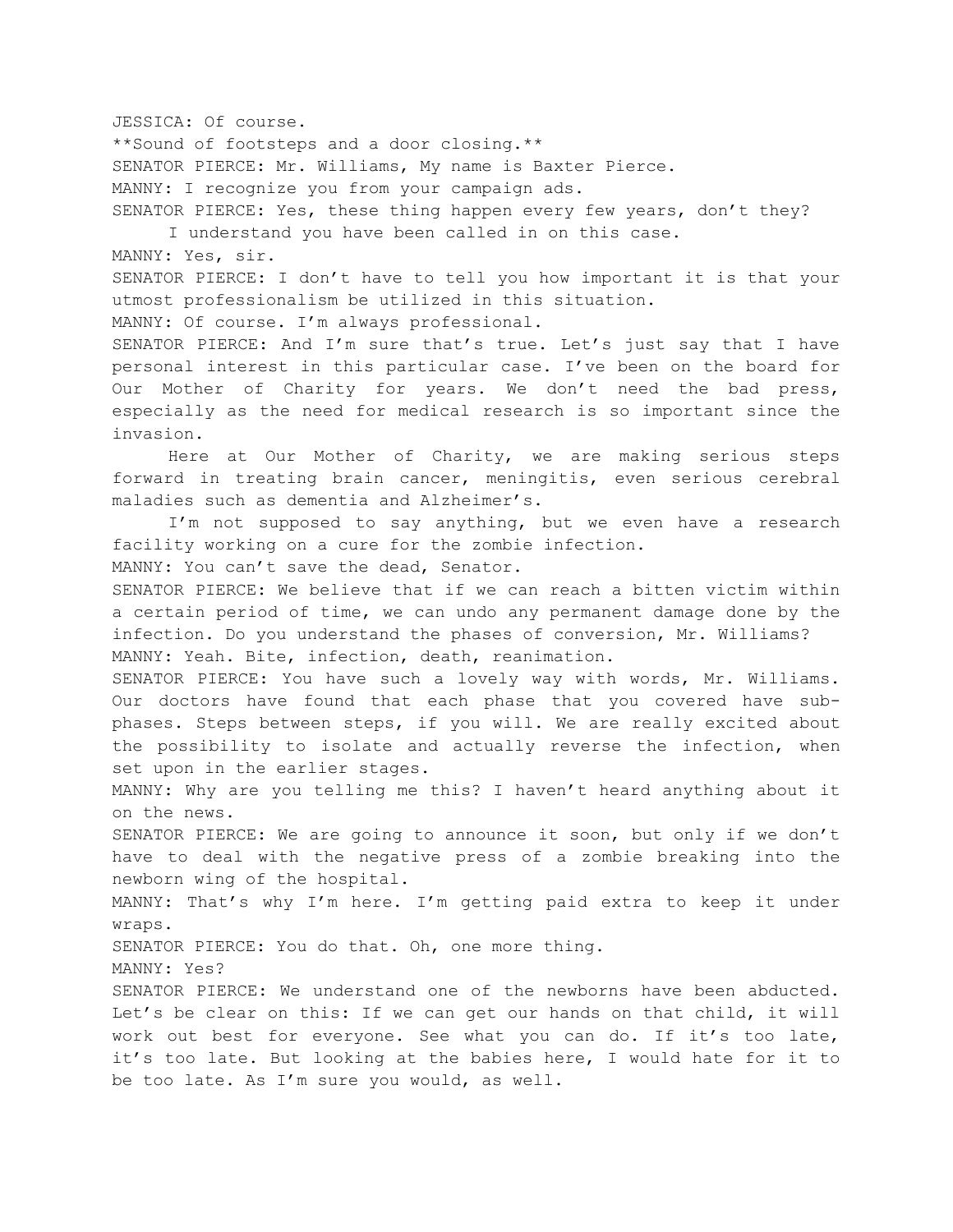7:45. After confirming that maternity nurse has been placed in isolation for inspection of infection, I took the stairs down to the sub-basement.

I'll tell you something, ever since the Judy Garland/Ginger Rogers hairstyles come back, I've been kind of hoping the nurse uniforms would come back with them. Oh, well. I'll just go back to ogling the skirts on the street.

Let's see, here. Traces found of both infected and security all along the stairway. Rags, smears of blood, and dents on the metal doors where the stragglers had to hammer their way through, and bullet casings everywhere. How nobody heard that, I'll never know. The security left motion detectors in case they are followed by stragglers left behind. This means if the receivers the security hold are still active, they will beep because I broke the infrared security trip wire. This will make the bodies easier to find for both me and the stragglers down there. At least they'll be localized.

The door to the subbasement shows signs of multiple zombies. I have found whole fingernails and bits of flesh. By the looks of the scratch marks on this side of the door, these stragglers didn't get along. It almost looks like they were in a rush to get back out. Zombies fighting amongst themselves ain't unheard of, but in the bad old days, it was usually rivalry over the same prey. I put on my latex gloves and have doused the door with a bottle of alcohol. I am now cutting the security tape… and entering. The area appears to be a series of hallways branching out to each side, illuminated by fluorescent lights. Traces of stragglers show in two different directions, one to the south, one directly east. The trail leading east seems fresh, but I'll check the south passage first for the entrance point.

7:55. I have found the first security officer. He was probably sent alone to find and secure the zombie entrance. The stiff who got him was found some distance away, fallen from the battle. Burn marks on its body suggest phosphorous rounds… looks like they flared late. Two shots in the chest and one in the spine. The rounds took time to burn out, but effectively neutralized subject.

The stiff is wearing male clothing, about mid-thirties during point of conversion. No sign of the infant.

I lit a hand flare and cauterized along the small of the neck of the security officer adjoining the base of the skull. Massive mastication on the neck and right arm say that this victim was taken by surprise and from the right. Blood trail says the stiff wandered up from an adjoining office. Area cleansed with alcohol. Other offices locked.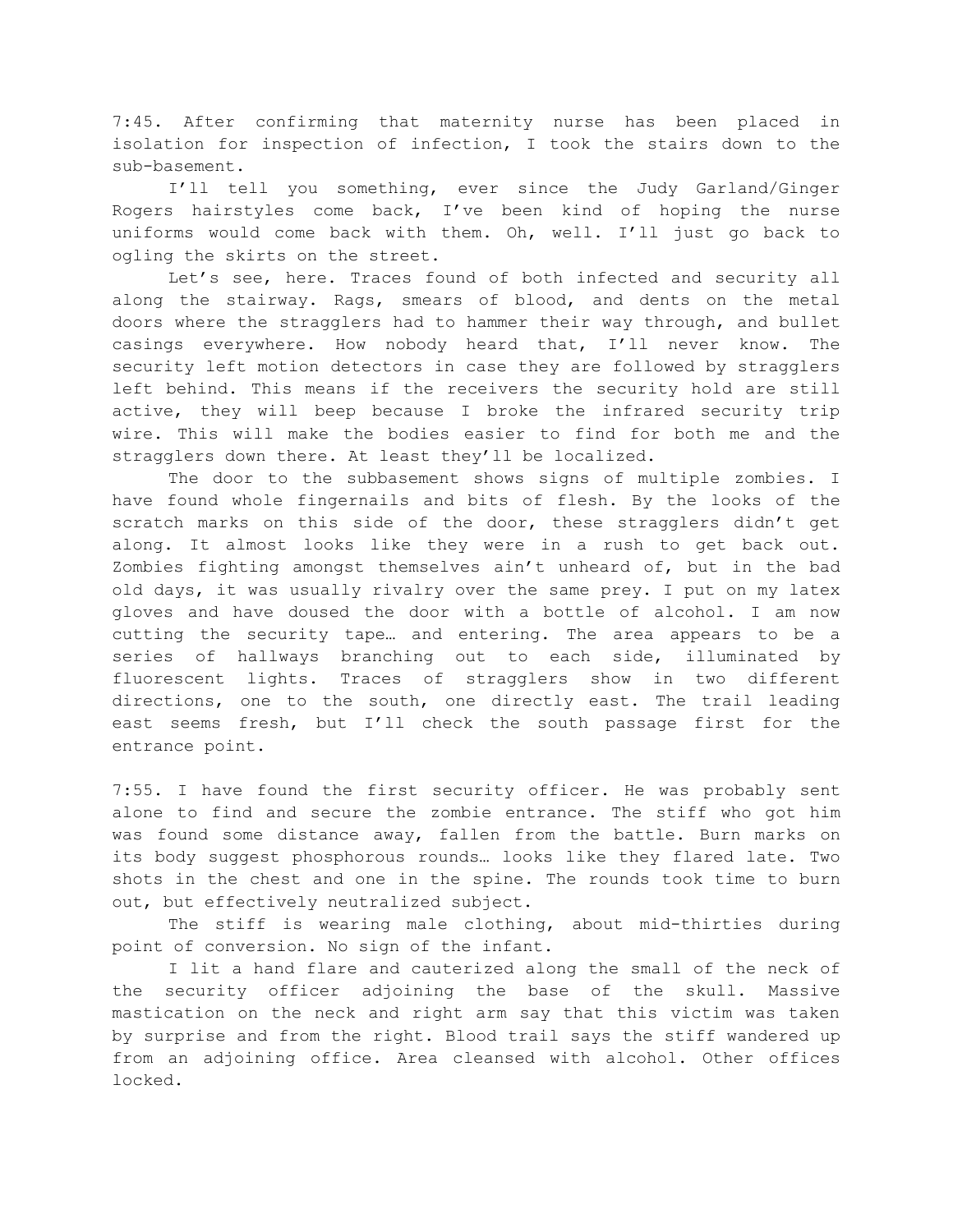8:00. Security breech found. There is a break in the wall, with substantial traces of a stiff. Due to the lack of lighting, I can't tell how deep the hole goes. I have created a Molotov cocktail out of a bottle of alcohol and a handkerchief. First I dropped in a flare. There seems to be some two or three stories before the flare contacts the ground. By the sign of activity, I've found a nest of zombies. Let's see… Looks like I've found one of Miss Sporanza's famous oxygen tanks. In it goes… And here goes the Molotov… That didn't work as well as expected. Maybe I should have opened the nozzle on the oxygen tank. I'll try that with the second tank. \*\*Manny grunts\*\* Not as much of a reaction as I expected. I'll just try a few shots with my .38 and see if I can hit the tank… \*\*Gun fire.\*\*

8:25. Ok, now I understand what Miss Sporanza was talking about with the oxygen. Ears are still ringing, but I think I've officially sealed off the security breech. It's going to take a long time to dig out the rubble that's blocked up the fissure, dead or alive. There may be residual damage to the building. I don't think this is a major fault line or the rest of the hospital would be sitting on top of me. Mental note… ugh… don't do that… again. I'm going to sit this one out for a moment.

8:45. Retraced my steps. Ears are still ringing, but I can hear the cry of a baby.

8:48. Remember to ask for Miss Sporanza's number.

8:50. Found three corpses, all infected. Curiosity: corpses were all decapitated. Upon inspection, decapitation was not done with a clean blade. By the stress tears, it looks as if their heads were torn-off. Atypical.

Two stiffs were dressed as male, one large and muscular, the other a street punk. The third stiff was wearing a dress but does not match the zombie from the security video. The third stiff is missing its left arm, but that appears to be from a previous encounter, possibly during conversion.

There are signs of violence about the scene: broken plaster, wiring torn off the walls, pipes torn off the ceiling and it's going to take a lot of alcohol to sterilize this place. Charge fee for six bottles of alcohol and advise fire for sterilization.

8:57. Note to self: Miss Sporanza is married. Strike earlier comment of retrieving her phone number.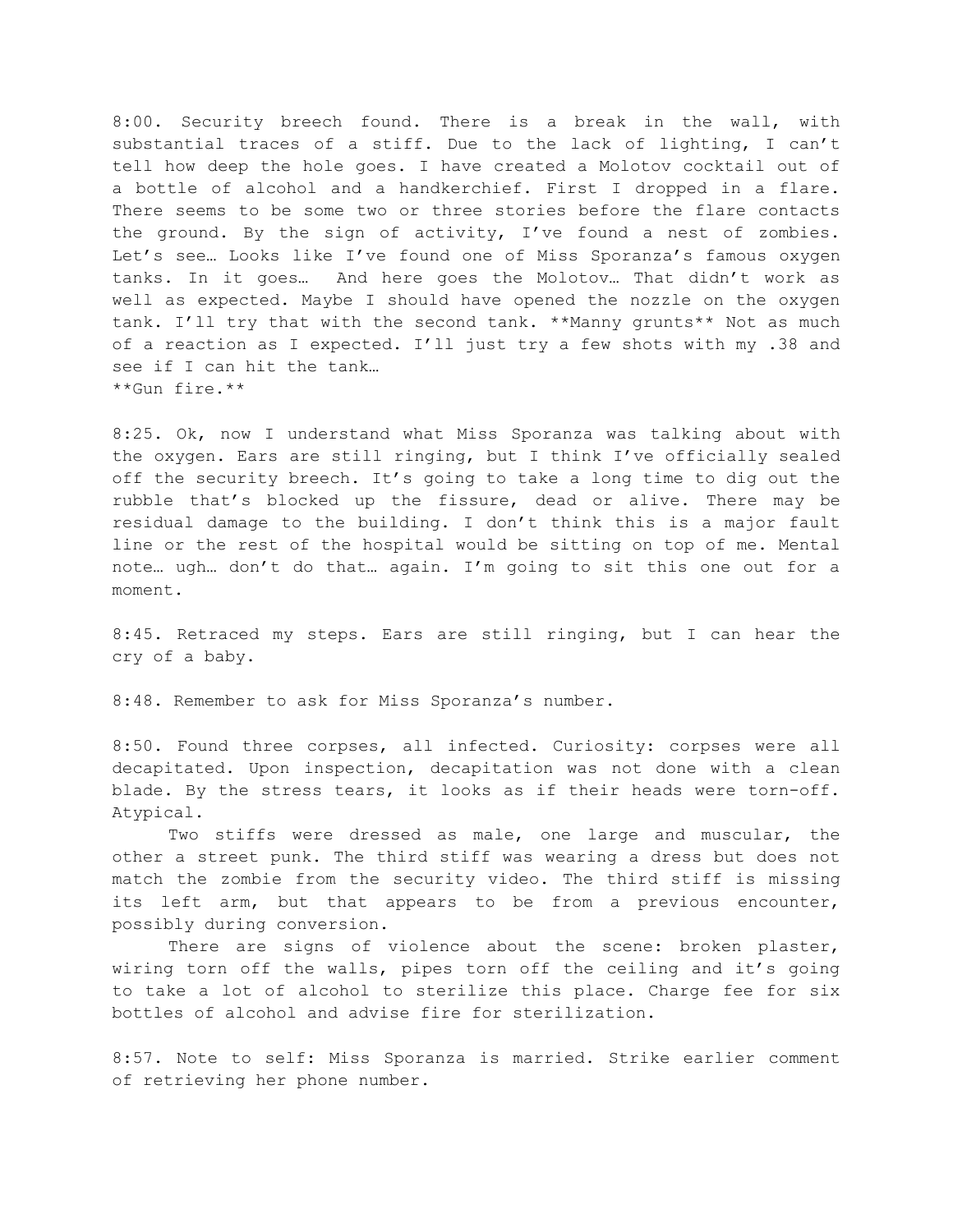9:06. (Sound of crying baby). I have switched on continual recording if by chance this is the final note in this case.

I've tracked down the creature and the infant.

After following the sporadic sound of the baby crying, I came across the rest of the security. There were four left and I didn't need to worry about cauterizing their medulla oblongata where the infection first germinates. Stiffs rarely convert after decapitation. Curiosity: There is no sign of mastication. There are bullet holes all over the walls and ceiling, the lights have been shot out, and there is serious signs of violence, suggesting panic of the victims and swift movement from the attacker. This is atypical for zombies.

I can hear the baby wailing loudly from an adjoining office. The door has been torn off, but re-erected haphazardly across the door frame. I'm down two hollow points, so I've replaced them with standard rounds. I'm approaching the office. I am lighting a flare and will toss it into the room to distract the stiff, and then enter firing. \*\*Sound of striking a flare. Rattling noise typical of a tossed object hitting tiled floor. Rapid movement\*\*

ZOMBIE: Hiss! MANNY: I… (Sound of metal object hitting floor) ZOMBIE: Hiss! MANNY: What is she…? ZOMBIE: Hiss! MANNY: That can't be right… \*\*Sound of crying infant\*\*

MANNY: 9:21. I'm facing the creature. It is sitting in the corner of the room. The flare is our only light source. It is the same stiff from the security tape, wearing the same summer dress. She… *It* is clutching the baby. One of the straps on the dress has fallen down to its shoulder. It… I think it's trying to breast feed the baby. At first I thought it thought I was trying to take its' meal away. I was wrong. I think the only thing that kept the creature from killing me was that I dropped my gun. Now that the shock has worn off, I've got a better idea of my surroundings. I'm sitting on the floor opposite the thing. When I came in, it clutched the child protectively. When I sat down, it turned its attention to the child, stroking her head. The way it looks at the baby… it's almost human.

I don't know how this can be. Ever since the first stiff walked on our happy shores, we've known that these things have no emotion. They feel no fear, no remorse... just hunger.

But I'm here, and so is it, and so is the baby. The baby appears unharmed, but I can't get close enough to examine her. I've got to get back in the game. Come on, Manny. You can do this.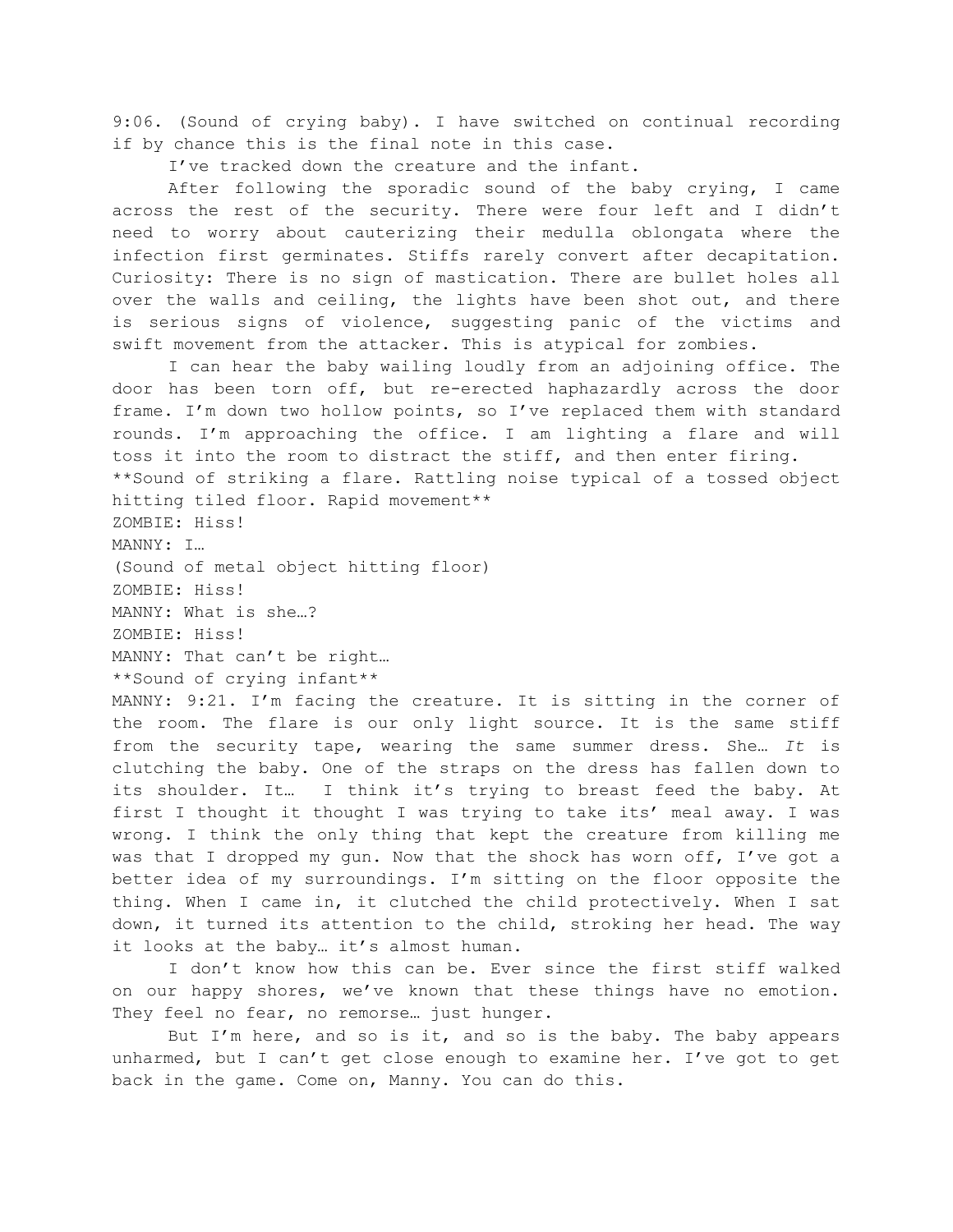Some beasts have been known to show human-like behavior. Animal trainers have been working with creatures for years using calm voice and slow actions to get them to act right. I'm no animal trainer, but anything is worth a shot. MANNY: Hello. ZOMBIE: Hiss! MANNY: That's a beautiful baby you have there. ZOMBIE: Groan. MANNY: I can tell you are taking good care of it. ZOMBIE: Groan. MANNY: Looks a little hungry, though. ZOMBIE: … MANNY: Look, I've got something here, might help. ZOMBIE: Hiss! MANNY: No, look… See? It's milk. The nurse says it belonged to the baby's mother. ZOMBIE: Hiss! MANNY: His *other* mother. ZOMBIE: Groan. MANNY: Look, it's got a nipple and everything. Can I bring it to you? ZOMBIE: … MANNY: OK, I'm getting up and walking… slowly… toward the creature. I'm placing the bottle down next to it. ZOMBIE: Moan. MANNY: She's trying to pick the bottle up. Stiffs ain't used to picking up small objects… ZOMBIE: Groan. MANNY: *Smaller* objects. ZOMBIE: Moan. MANNY: The baby looks cold. Here, let me use my coat. I've never been this close to an animated stiff before. I can smell it from here. Her one eye is missing, but the other looks almost human. It almost looks like… the blast must have shaken me up more than I thought. May I see her a minute? Here, I'll just wrap her up in my coat. I'm going to have to take a few things out, but… There. See, she needed a little bit of warmth. Kind of looks like a raisin, doesn't she? Straggler: Hiss! MANNY: Don't take it personal. I think they all look like raisins when they're this new. I guess she looks sort of cute after a manner of speaking. I hear tell you went straight up to the fourth floor for this dame. That's a long way. ZOMBIE: Groan. MANNY: So, here's what I don't understand. You passed orthopaedics, in-patient, the lobby… there were plenty of easier targets to hit on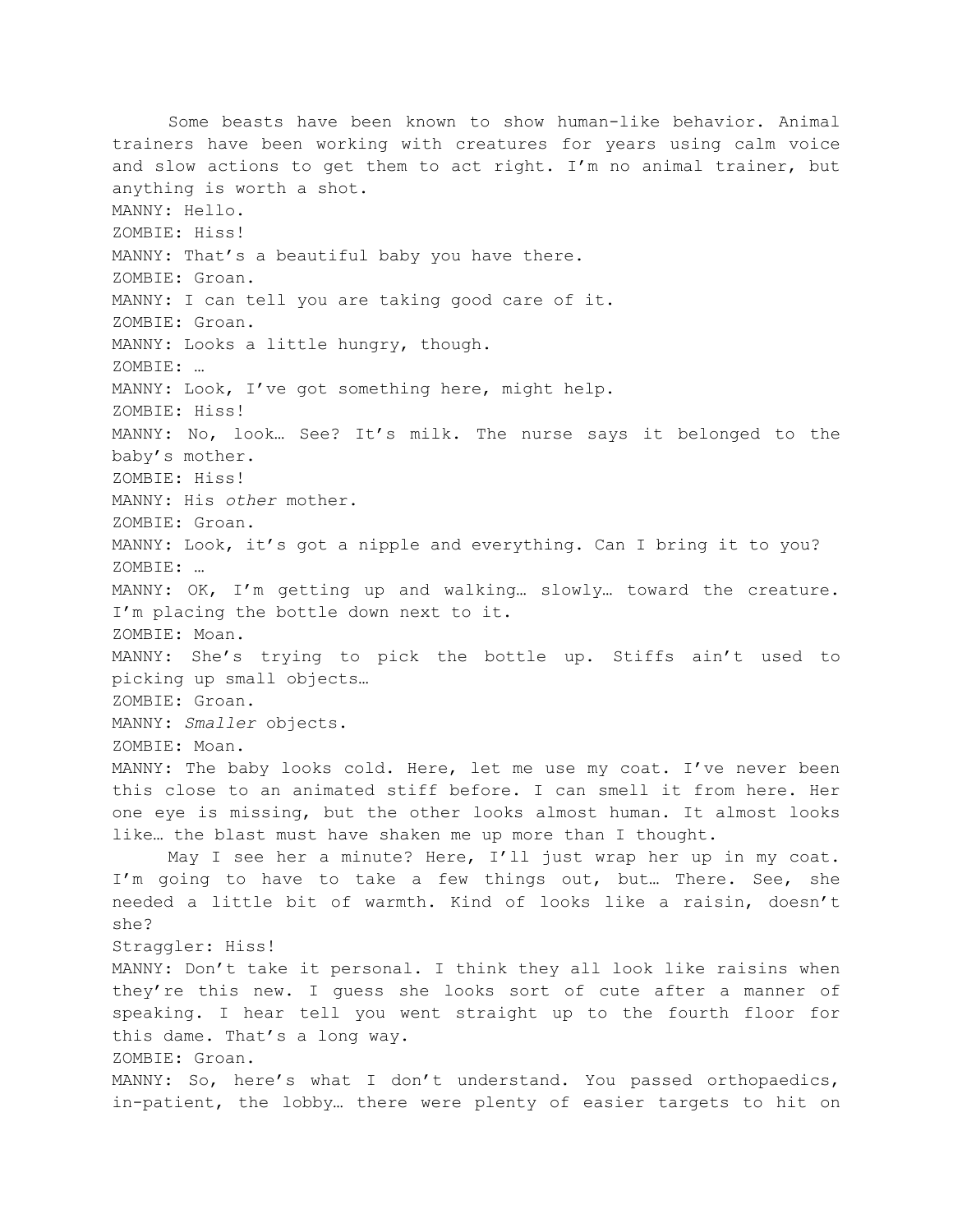the way up. You could have had any of them with your little crew there. Any one of them could have been an easy meal.

But you weren't after a meal, were you?

We learned in the field that your kind have some crazy senses. You could smell us out for miles and hear even a little noise from a long way off. And by the sound this girl was making, you could probably hear all the little ones clear down below the hospital… And you made a b-line, didn't you? I've noticed that you were thinking about things that weren't usual. I'm guessing those others that came up with you had different plans for this little raisin. So you removed them from the equation. Don't mess with the mama bear, am I right? ZOMBIE: Groan.

MANNY: Listen, lady. I'm no doctor, but this baby looks pretty new. I've never had one of them myself, but I'm pretty sure the docs and the nurses have to keep a close eye on them for the first few days. You know, to keep them healthy. What's say you and I go upstairs and put her in the nursery?

I know it ain't easy letting someone else care for her, but trust me when I say these docs are the best. That nurse Sporanza, you know she's got to be a great mom. If those ain't child-bearing hips, I don't know what are.

\*\*sporadic noise, hard to discern what it is\*\*

If I didn't' know any better, I'd say you were laughing.

Tell you what, lookin' at your legs tells me you have a bit of a limp, and it's getting hard for you to walk and hold the baby at the same time, so why don't I keep a hold of her as we go up. ZOMBIE: …

MANNY: I know it's hard. Nobody wants to give up the kid, but if she's going to make it through these first few days, we're going to have to trust these folks. What do you say? We can even take the service elevator. That'll be easier on your leg.

MANNY: Tuesday, July  $11^{th}$ ... What time is it? Better make it July  $12^{th}$ . \*\*Sound of bottle clinking against glass. Pouring liquid\*\*

Using the elevator telephone, I got us clear passage to the fourth floor and into maternity. I laid the baby into her plastic bed and we both stood there for what felt like a short eternity. I said something like "It's time to go" only better, because she put a decaying hand to what was left of her lips and then lay it on the baby's head. If she had a heart I would have sworn it was breaking. We stepped away and back into the elevator. I don't think there was a moment when I didn't wonder if she was going to turn around and bite me, but she never did.

On the main floor, there was a police squadron waiting with a muzzle, hand and leg irons and a hospital gurney. They used the usual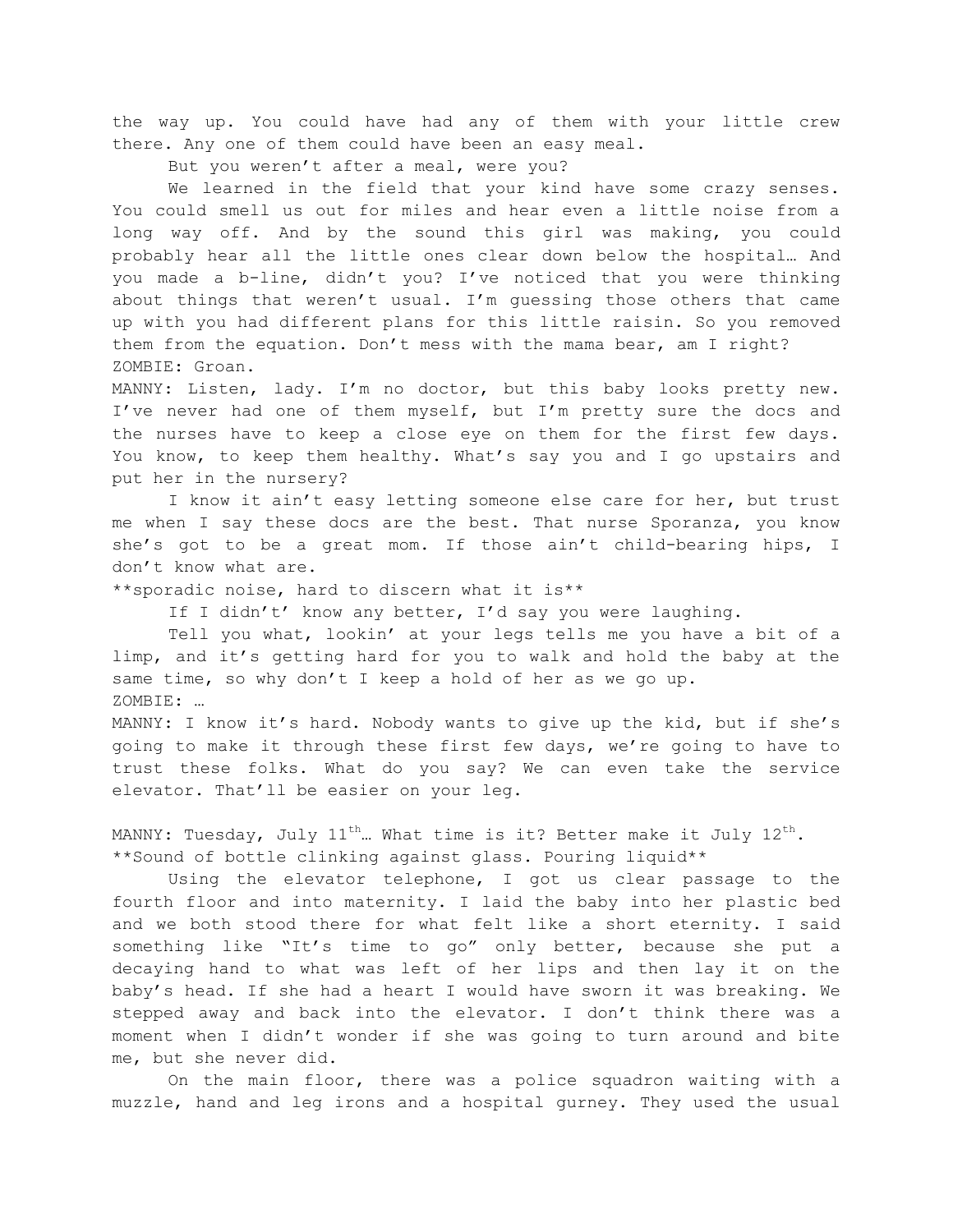tact and tenderness they would use on a rabid pit bull, and who can blame them? Once you've seen one stiff, you've seen 'em all, right?

I got my coat back and closed with Miss Sporanza. I asked what she was still doing at work, and she just said that she had a patient unaccounted for. She asked some uncomfortable questions about the noise and building shaking while I was down in the subbasement but she also let me know that the baby wasn't an ordinary one. Turns out she was the first granddaughter of an aristocratic politician that would rather this unfortunate incident never happened. When I enquired which one, she said "Didn't you know? You talked to him long enough." Senator Pierce had left that bit of information out, which means he didn't want me to know about it. For the sake of argument, I escorted Miss Sporanza downstairs and paid for her cab (\$36 cab fee) and gave her my extra gun. Miss Sporanza seems to think that the senator might even reward me for my efforts and returning his granddaughter. Sproranza may be smart, but she sure don't know politicians very well. I told her to take a different route home than usual and lock the door when she got there. I would pick up my extra gun tomorrow if I could. The infestation seems to have brought out the worst in politicians, and I would hate Miss Sporanza to come to a short ending because she was on duty on the wrong day.

So, why did I take the zombie with me to take the baby back when I could have out-run her? Stiffs were never known for being quick on their feet. I did it for two reasons. One: I could see what she did to those other zombies and the security team when they tried to take the baby away and two: because… You'd just have to have been there. If she wanted to hurt the child, she would have. She didn't want to hurt her. I think she wanted… \*\*Manny exhales. Sound of swallowing followed by the clink of glass and pouring of liquid.\*\*

In the end, what does it mean? It was easier in The War. We shoot them. They get back up, we shoot them again. They have no souls. They have no hearts. They have no lives. It's simpler that way. Makes it easier to take them out. Then something like this happens and the world changes. At least for me it has.

I don't know if I should charge the hospital double or just hang up my hat and go work in a bakery or something. Like I should find something as far away from stragglers as possible. If that is possible.

What do you think this means for the rest of the world? Can a stiff still have a soul, assuming they ever had one? We all know that zombies are driven by hunger, but maybe some things run deeper than hunger. Something more primal and central to the core of a person. I'm willing to bet this whole expense report that when they run the medical tests on that stiff, they'll find she was pregnant before conversion. That kind of news would tip the world on its ear.